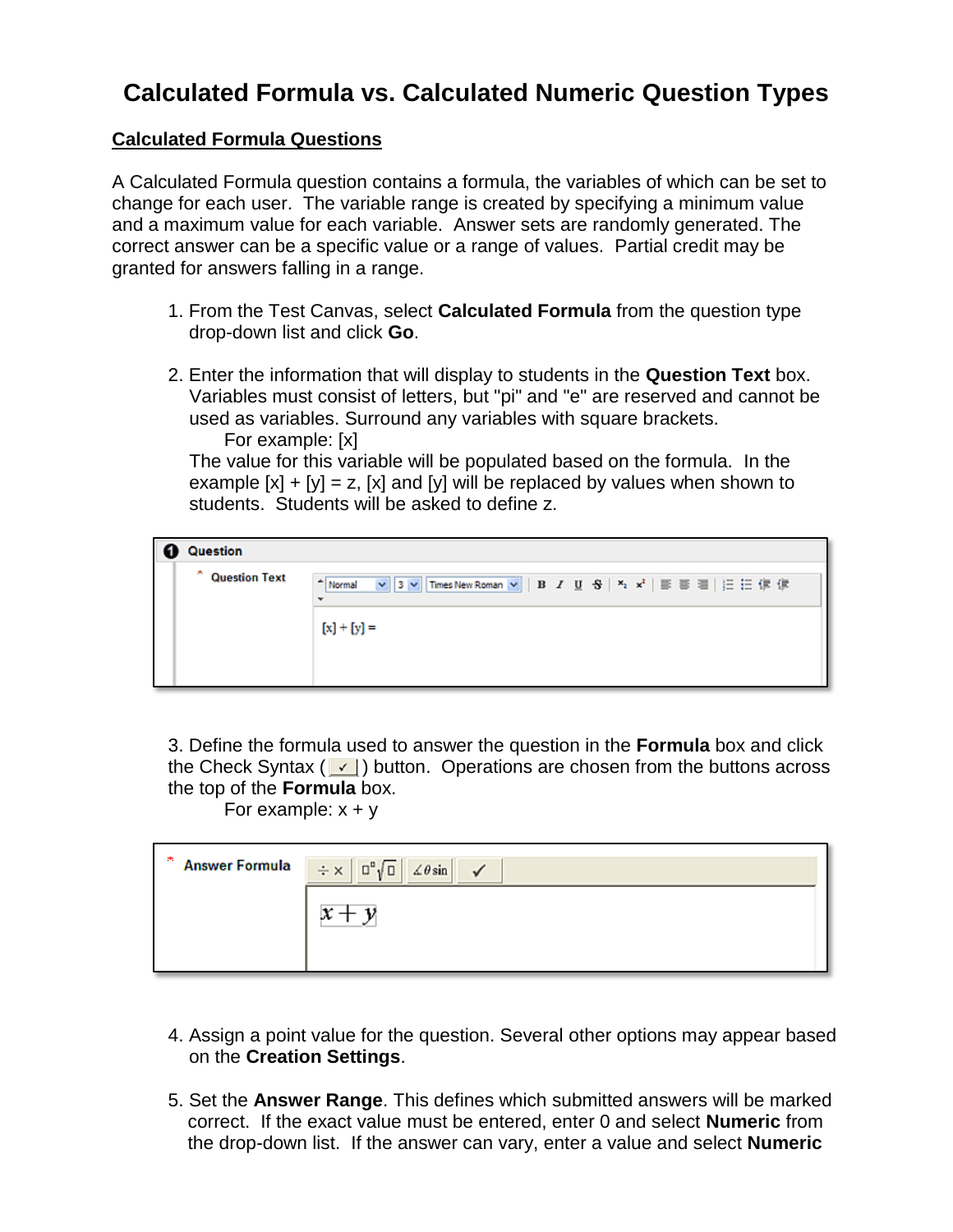or **Percent**. **Numeric** will mark every answer as correct that falls within a range of +/- the **Answer Range** from the exact answer. **Percent** will mark every answer as correct that falls within a percentage of +/- the **Answer Range** from the exact answer.

| ste.<br>Answer Range +/-    | 0                                                                                                                     | Numeric V |
|-----------------------------|-----------------------------------------------------------------------------------------------------------------------|-----------|
| <b>Allow Partial Credit</b> | <b>The Contract of the Contract of the Contract of the Contract of the Contract of the Contract of the Contract o</b> |           |
| <b>Units Required</b>       |                                                                                                                       |           |
|                             |                                                                                                                       |           |

6. If **Units Required** is checked, correct answers must include the correct unit of measurement.

For example: seconds, grams, meters, etc. Enter the correct unit of measurement and choose if the unit of measurement

is case sensitive. The answer may still receive partial credit if the unit of measurement is not correct. Enter a percentage in **Unit Points Percentage**. The unit of measurement will account for that percentage of the total credit.

- 7. If **Allow Partial Credit** is checked, you can define partial credit for answers that fall outside the correct **Answer Range**. Enter a value for the **Partial Credit Points Percentage**. Now, set the range for partial credit by entering a value and selecting **Numeric** or **Percent** for the **Partial Credit Range**. Answers falling within this range will receive a portion of the total points possible for the question equal to the **Partial Credit Points Percentage**.
- 8. When finished with the question, click **Next** to proceed.

9. For each variable, set a minimum and a maximum value.

## **Define the Values for the Variables**

| <b>Define Variables</b> |   |                      |                      |                       |
|-------------------------|---|----------------------|----------------------|-----------------------|
|                         |   |                      |                      |                       |
|                         |   | <b>Minimum Value</b> | <b>Maximum Value</b> | <b>Decimal Places</b> |
| 1.                      | x |                      | 45                   | $0 - $                |
| 2.                      | v | 0                    | 100                  | 0 <sub>1</sub>        |
|                         |   |                      |                      |                       |
|                         |   |                      | <b>Variable Name</b> |                       |

- 10. For each variable, select a decimal place using the drop-down list that appears in the **Decimal Places** column.
- 11. Under **Answer Set Options**, select the **Decimal places for answer** from the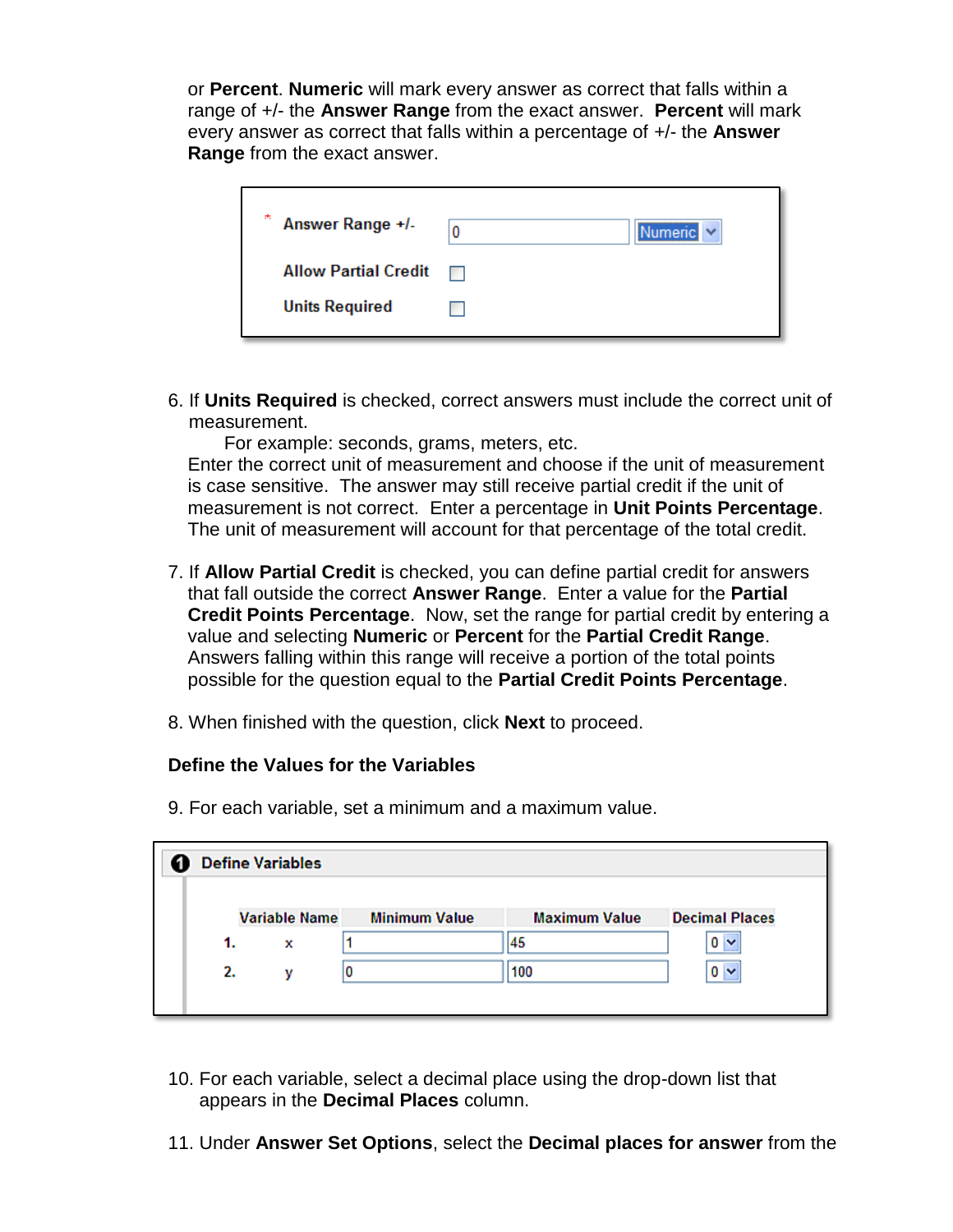drop-down list. Users must provide the correct answer to this decimal place.

- 12. Enter the number of different **Answer Sets**. The answer sets will be randomized so that different students will be presented with a different set of variables.
- 13. Click **Calculate** to proceed.

#### **Confirm the Variables and Answers**

14. The last step in the process displays the Answer Sets in a table. For each set, the variable and the answer are displayed. Make any changes or remove any unwanted answer sets and click **Submit**.

|     | <b>Modify Answer Sets</b> |    |               |        |  |
|-----|---------------------------|----|---------------|--------|--|
|     | x                         | v  | <b>Answer</b> |        |  |
| 1.  | 27                        | 46 | $73 \pm 0$    | Remove |  |
| 2.2 |                           | 16 | $18 \pm 0$    | Remove |  |
| 3.  | 18                        | 93 | $111 \pm 0$   | Remove |  |
| 4.  | 3                         | 26 | $29 \pm 0$    | Remove |  |
| 5.  | 40                        | 8  | $48 \pm 0$    | Remove |  |

Below the Answer Sets are the standard options for adding feedback and metadata to questions.

## **Calculated Numeric Questions**

This question resembles a fill-in-the-blank question. The user enters a number to complete a statement. The correct answer can be a specific number or within a range of numbers. Please note that the answer must be numeric, not alphanumeric. The same question is asked of each student, so there are no randomly generated variable values, as in the Calculated Formula question.

This is an appropriate question type for word problems.

- 1. From the Test Canvas, select **Calculated Numeric** from the question type drop-down list and click **Go**.
- 2. Enter the **Question Text**.